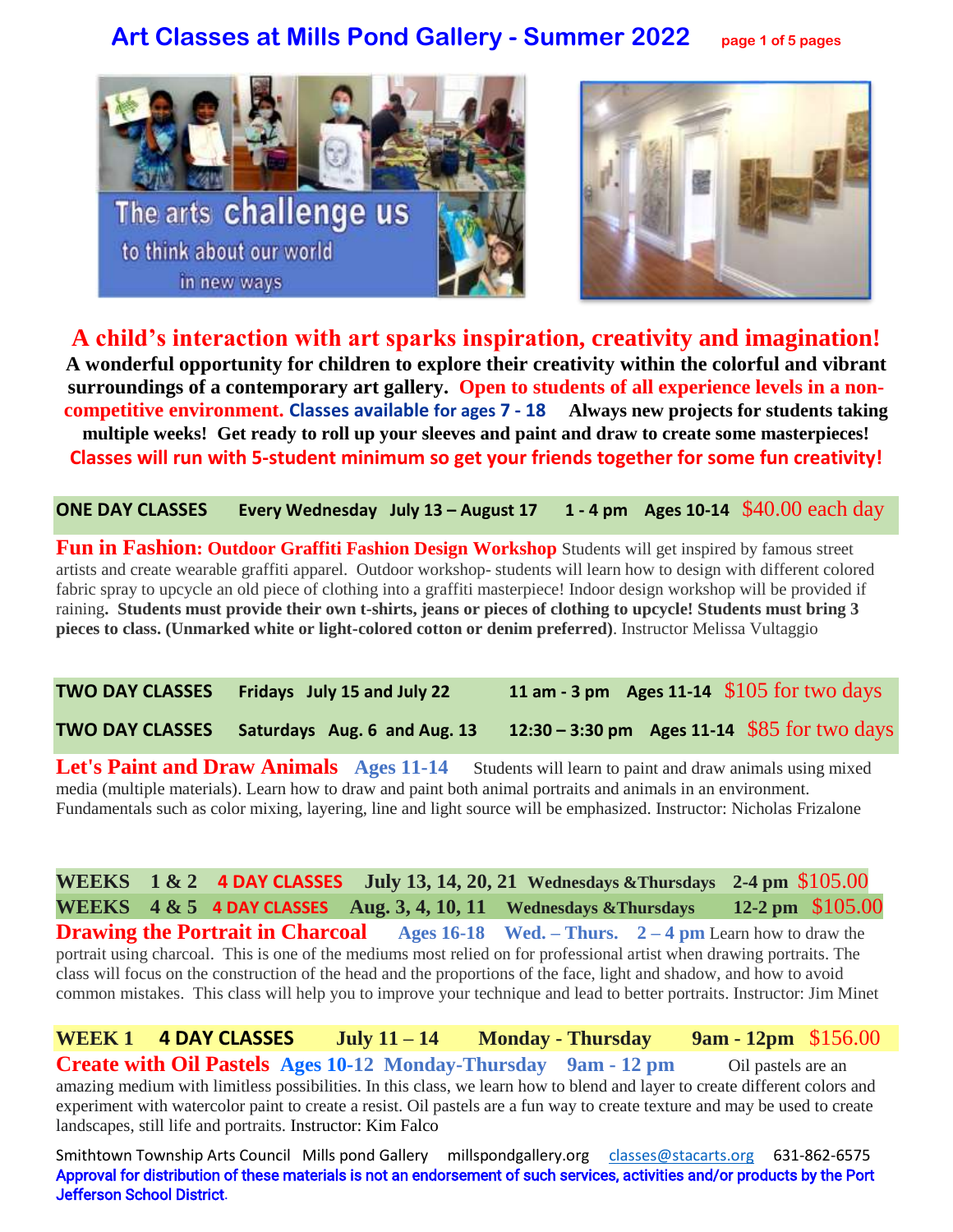## **Art Classes at Mills Pond Gallery - Summer 2022 page 2 of 5 pages**

### **WEEK 1 4 DAY CLASSES July 11 – 14 Monday - Thursday 1 - 4 pm** \$156.00

**Let's Paint! Water - Mixable Oil Paints Ages 10-12 Monday - Thursday 1 – 4 pm**  In this class, we will use water – based oil paints to create a finished painting. Students will design their own compositions using photo reference, and will build the painting from an underpainting to a finished piece within two classes. There will be an emphasis on creating value, mixing color, composition and utilizing layers. Instructor: Alex Chimenti

**WEEK 1 5 DAY CLASSES July 11 – 15 Morning Classes 9am-12pm** \$195.00 **Fun in Fashion Illustration: Beginner & Refresher Ages 10-14 Monday-Friday 9am-12pm** Each day students will learn a new illustration technique to create a one-of-a-kind fashion design illustration. Jam-packed full of exercises and actionable steps to create stylized characters with confidence. Learn to convey the weight and texture of fabrics using watercolor and colored pencil. This class is geared toward students with a love for fashion and illustration. Let's have some fun drawing fashion! Instructor: Melissa Vultaggio

**WEEK 2 3 DAY CLASSES July 20 -July 22 Wednesday – Friday 9am - 12pm** \$120.00 **Fun with Elements of Art Ages 10-12 Wednesday – Friday 9 am – 12 pm** We will be drawing and Painting creating art that explores line, [shape,](https://www.thoughtco.com/definition-of-shape-in-art-182463) form, texture, value and color. We will have a fun time learning about the elements and create works of art using different art techniques and a variety of mediums. This is the perfect class for the young artist to expand on their own ideas while developing their art vocabulary. Instructor: Kim Falco

**WEEK 2 3 DAY CLASSES July 20 – 22 Wednesday - Friday 1pm-4pm** \$120.00 **Let's Draw! Mixed Media** - **Ages 10-12 Monday - Friday 1 – 4 pm** In this class, students will learn how to combine multiple art materials. We will be drawing with charcoal, ink, colored pencil, crayon, pastel and other materials. There will be an emphasis on drawing from vision as opposed to drawing from memory. Instructor: Alex Chimenti

**WEEK 2 5 DAY CLASSES July 18 – 22 Morning Classes 9am-12pm** \$195.00 **Fun in Fashion Illustration: Innovative Materials Ages 10-14 Monday-Friday 9am-12pm**  Fashion students will advance to enhance their fashion illustration skills having fun using exciting innovative materials such as colored embroidery, novelty fabrics and trim to elevate their drawings to create a one of a kind design. Get ready to accelerate your fashion design imagination and illustration skills! Instructor: Melissa Vultaggio

**Introduction to Pet Portraits Ages 8-10 Monday-Friday** 9am-12pm Kids are natural portrait artists and painting animals is a great place to start! We will explore the world of animal art using pencils, paints, charcoal, and pastels to create original designs featuring our favorite fuzzy, finned, scaled, and feathered friends. Bring photos from home, or choose from the class stash (dogs, cats, horses, birds, lizards, and more). All levels welcome...no experience necessary! Instructor: Ivy Berg

**WEEK 2 5 DAY CLASSES July 18 – 22 Afternoon Classes 1pm-4pm** \$195.00 **Advanced Animal Portraiture Ages 11-13 Monday-Friday** 1pm-4pm This class is designed for those

students who have painted animals before and have a basic understanding of facial structure, fur and feather textures, and the use of paints and pastels to create areas of light and shadow. We will delve deeper into the complexity of eyes, facial expressions, and capturing movement using various 2d media. Students are invited to bring photos from home or choose from the class stash (dogs, cats, horses, birds, lizards, fish, and more). Recommended prerequisites: Intro to Pet/Animal Portraits; The Fine Art of Pet Portraits; or Painting Animals, Plants, and Landscapes. Instructor: Ivy Berg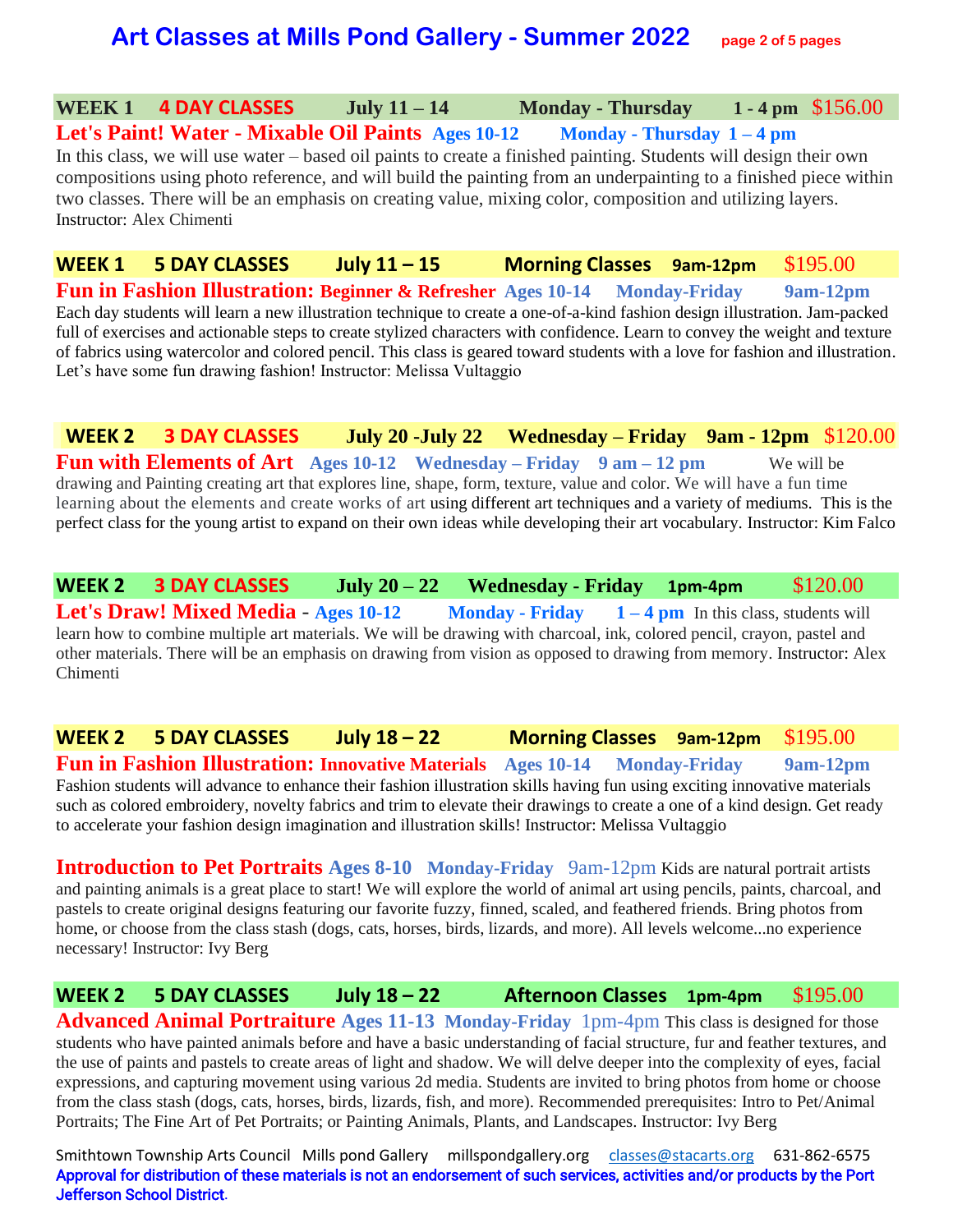# **Art Classes at Mills Pond Gallery - Summer 2022 page 3 of 5 pages**

### **WEEK 3 5 DAY CLASSES July 25 – 29 Morning Classes 9am-12pm** \$195.00

**Watercolor and Bold Colors Ages 9-11 Monday - Friday 9 am – 12 pm** We will use a step-by-step method that will inspire students into drawing with confidence. Students will be using shapes and lines together until they create their finished drawing, and then move onto painting the project with watercolor paint. Learn basic watercolor techniques and apply these techniques to complete the project with bold, bright exciting colors! Students will gain confidence with the tools they learn and begin exploring their self-expression and creative thinking. Instructor: Kim Falco

**WEEK 3 5 DAY CLASSES July 25 – 29 Morning Classes 9am-12pm** \$195.00 **Fun in Fashion Illustration:** Stylized Figures & Accessories **Ages 10-14 Mon. – Fri. 9am-12pm**  Students learn how to draw figures with style! Create fashion design illustrations using interesting poses and movement. Learn how to incorporate and draw fashion accessories such as jewelry, shoes, belts, bags and hats. Join this class and let's make each fashion design illustration a stylized piece of art! Instructor: Melissa Vultaggio

**WEEK 3 5 DAY CLASSES July 25 – 29 Morning Classes 9am-12pm** \$195.00 **Paint, Draw, Create!** Ages 8-10 **Monday-Friday 9am-12pm** Students will explore the relationship of color and elements of art in expressing themselves authentically and openly through art. This fun class will help young students discover techniques in painting, drawing, and collage. Examples of expressionism, pop art, and portraiture of historical artists will inspire students to create their own amazing work. Instructor: Alex Chimenti

**Week 3 5 DAY CLASSES July 25-29 Afternoon Classes 1pm-4pm** \$195.00 **Hand Building Pottery Ages 8-10 Monday - Friday 1pm – 4 pm** "Handbuilding" is working with clay by hand or using only simple tools, not the pottery wheel. We will learn the various ways of creating functional and sculptural objects by learning different hand building techniques: slabs, coils and pinched pots will be explored. Instructor: Kim Falco

**Week 3 5 DAY CLASSES July 25-29 Afternoon Classes 1pm-4pm** \$195.00 **Fun in Figure Drawing Ages 12-14 Monday-Thursday 1-4 pm Using materials such as** graphite, charcoal and pastels, students will begin by understanding the simple forms that make up a human form, and eventually build up to creating full human figure drawing complete with color and shading. Students will create their own drawings using photo references in various artistic materials. This class will emphasize drawing from observation/ photographs and understanding form. Instructor: Alex Chimenti

**WEEK 4 5 DAY CLASSES August**  $1-5$  **<b>Morning Classes**  $9am-12pm$  \$195.00 **Abstract Landscapes Acrylic Painting Ages 10-11 Monday-Friday 9am – 12 pm** Abstract art uses shape, form, color and line to create a composition that does not have to look realistic. Landscape painting captures mountains, trees, valleys, bodies of water, fields and forests. We will explore painting techniques and steps to create your very own abstract landscape painting. We will become more confident with acrylic painting skills while we have fun painting, using different colors while we create our landscapes! This style of painting is not realistic, allowing for more freedom of expression. Instructor: Kim Falco

**Drawing and Painting in One Point Perspective: Fantasy Cityscapes Ages 12-15 Mon.-Fri. 9am-12pm** One Point Perspective is part magic and part math and an amazing skill for creative types to learn to create depth in their illustrations. In this class, students will design their own fantasy cityscape in colored pencil and watercolor. Instructor: Melissa Vultaggio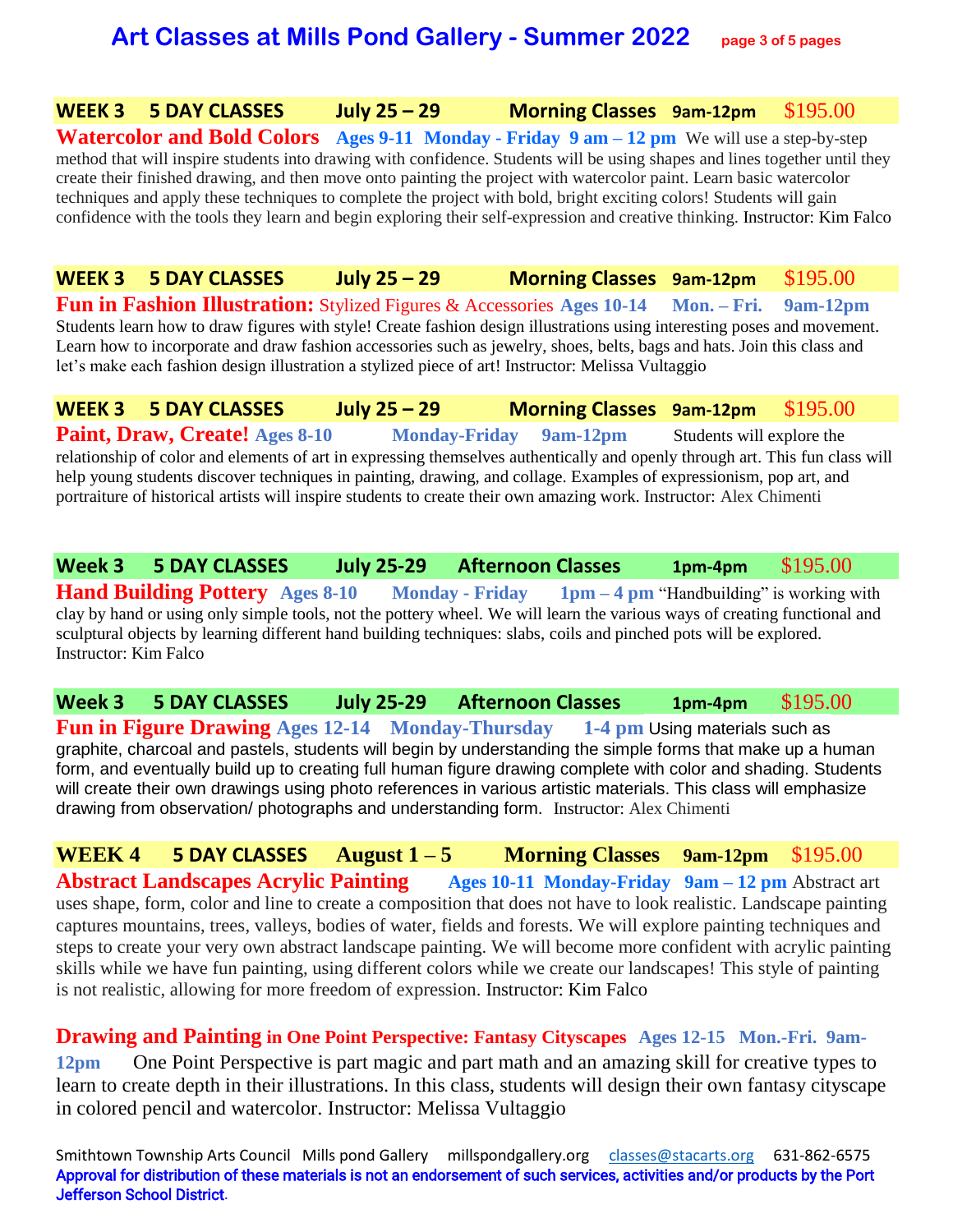## **Art Classes at Mills Pond Gallery - Summer 2022 page 4 of 5 pages**

**WEEK 4 continued 5 DAY CLASSES August 1 – 5 Morning Classes 9am-12pm** \$195.00 **Let's Paint! Water - Mixable Oil Paints Ages 11-14 Monday - Friday 9 am – 12 pm**  In this class, we will use water – based oil paints to create a finished painting. Students will design their own compositions using photo reference, and will build the painting from an underpainting to a finished piece within two classes. There will be an emphasis on creating value, mixing color, composition and utilizing layers. Instructor: Alex Chimenti

**WEEK 4 5 DAY CLASSES August 1 -5 Afternoon Classes 1pm-4pm** \$195.00 **Watercolor and Bold Colors Ages 9-11 Monday - Friday** 1 – 4 pm We will use a stepby-step method that will inspire students into drawing with confidence. Students will be using shapes and lines together until they create their finished drawing, and then move onto painting the project with watercolor paint. Students will learn basic watercolor techniques and apply these techniques to complete their project with bold, bright exciting colors! Students will gain confidence with the tools they learn to begin exploring their self-expression and creative thinking. Instructor: Kim Falco

**Paint, Draw, Create!** Ages 7-8 Monday-Friday 1 - 4pm Students will explore the relationship of color and elements of art in expressing themselves authentically and openly through art. This fun class will help young students discover techniques in painting, drawing, and collage. Examples of expressionism, pop art, and portraiture of historical artists will inspire students to create their own amazing work. Instructor: Alex Chimenti

**WEEK 5 5 DAY CLASSES August 8 – 12 Morning Classes 9am-12pm** \$195.00 **Drawing and Painting in One Point Perspective: Dream Interiors Mon.-Fri. 9 am –12 pm Ages 12-15** One Point Perspective is part magic and part math and an amazing skill for creative types to learn to create depth in their illustrations. In this fun class students will design their own interior spaces using colored pencil and watercolor. Instructor: Melissa Vultaggio

### **Hand Building Pottery Ages 9-11 Monday - Friday 9 am – 12 pm**

"Handbuilding" is working with clay by hand or using only simple tools, not the pottery wheel. We will explore the various ways of creating functional and sculptural objects by learning different hand building techniques: slabs, coils and pinched pots will be studied. Instructor: Kim Falco

**Paint, Draw, Create!** Ages 7-8 Monday-Friday 9am – 12 pm Students will explore the relationship of color and elements of art in expressing themselves authentically and openly through art. This fun class will help young students discover techniques in painting, drawing, and collage. Examples of expressionism, pop art, and portraiture of historical artists will inspire students to create their own amazing work. Instructor: Alex Chimenti

**WEEK 5 5 DAY CLASSES August 8 – 12 Afternoon Classes 1pm-4pm** \$195.00 **Abstract Landscapes Acrylic Painting Ages 9-11 Monday - Friday 1 – 4 pm** Abstract art uses shape, form, color and line to create a composition that does not have to look realistic. Landscape painting captures mountains, trees, valleys, bodies of water, fields and forests. We will explore techniques and steps to paint your very own abstract landscape. We will become more confident with painting while we have fun using different colors while we create our landscapes! This style of painting is not realistic, allowing for more freedom of expression. Instructor: Kim Falco